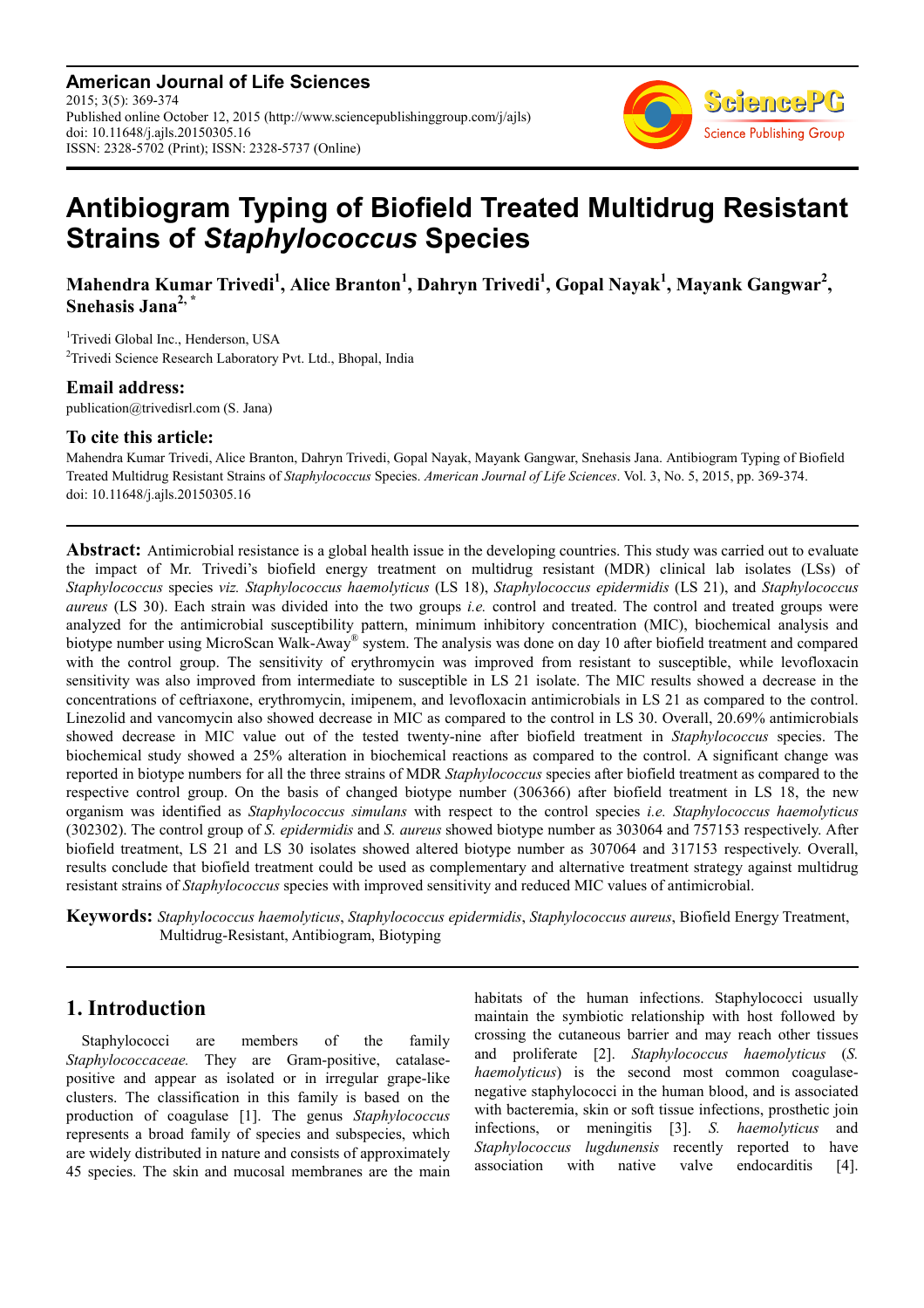*Staphylococcus epidermidis* (*S. epidermidis*) being the most prevalent species on the skin causing different central lineassociated bloodstream infections [5]. *S. epidermidis* is regarded as the commensal microorganism on the human skin which is mostly associated with the nosocomial infections [6]. *Staphylococcus aureus* (*S. aureus*) is classified as the major serious human pathogen causing infections worldwide, however the other strains of *Staphylococcus* coagulase negative cocci have recently reported to the cause serious human infections [7]. Ten major and basic causes of death worldwide are due to the nosocomial blood infections by pathogenic clinical isolates of *S. aureus* [8]. *S. aureus* produces toxins that cause various disturbances of the immune system [9]. Increased resistance among the different pathogenic strains of *Staphylococcus* species against broad spectrum antibiotics is the major health problem, which limits the treatment options in front of the physicians. Alternative treatment approach to alter the sensitivity profile of antimicrobials using biofield treatment on multidrug resistant (MDR) microorganism is recently reported [10, 11].

Biofield is the name given to the electromagnetic field that permeates and surrounds the living organisms. It is the scientifically preferred term for the biologically produced electromagnetic and subtle energy field that provides regulatory and communication functions within the organism. In spite of several study reports of the effectiveness of the biofield healing therapies [12], there are very few well-controlled and peer-reviewed experimental studies on pathogenic microorganisms. The biofield energy can be monitored by using electromyography (EMG), electrocardiography (ECG) and electroencephalogram (EEG) [13]. Mr. Trivedi has the ability to harness the energy from environment or universe and can transmit into any living or nonliving object(s) around the Universe. The objects always receive the energy and responding into useful way *via* biofield energy and Mr. Trivedi's unique biofield energy treatment is also known as The Trivedi Effect® . Mr. Trivedi's biofield treatment was extensively studied in different fields such as in material science [14-16], agricultural science [17-19], and in biotechnology [20]. Further, the biofield treatment has considerably altered the susceptibility of antimicrobials and biotype of microbes [10, 11, 21]. By considering the significant reports on the biofield treatment, the present work was designed to evaluate the influence of biofield energy treatment on MDR strains of *Staphylococcus* species (*S. haemolyticus*, *S. epidermidis* and *S. aureus*) with respect to antibiogram typing, biochemical reaction pattern, followed by biotyping.

## **2. Materials and Methods**

#### *2.1. Experimental Design and Bacterial Isolates*

MDR clinical lab isolates (LSs) of *S. haemolyticus* (LS 18), *S. epidermidis* (LS 21) and *S. aureus* (LS 30) were obtained from stored stock cultures in Microbiology Lab, Hinduja Hospital, Mumbai. Each MDR strains of *Staphylococcus* species was divided into two groups *i.e.* control and treatment.

#### *2.2. Biofield Treatment Strategy*

Treatment groups of each strain, in sealed pack were handed over to Mr. Trivedi for biofield treatment under laboratory conditions. Mr. Trivedi provided the treatment through his energy transmission process to the treated groups without touching the samples. The biofield treated samples were returned in the similar sealed condition and analyzed on day 10 using the standard protocols. The following parameters like antimicrobial susceptibility, minimum inhibitory concentration (MIC), biochemical reactions, and biotype number were measured using MicroScan Walk-Away® automated system (Dade Behring Inc., USA). All antimicrobials and biochemicals were procured from Sigma Aldrich, USA.

#### *2.3. Evaluation of Antimicrobial Susceptibility Assay*

The tests carried out on MicroScan were miniaturized of the broth dilution susceptibility tests that have been dehydrated. Briefly, the standardized suspensions of each strain were inoculated, rehydrated, and then subjected to incubation for 16 hour at 35°C. The detailed experimental procedures and conditions were followed as per the manufacturer's instructions. Antimicrobial susceptibility patterns of MDR strains of *Staphylococcus* species (LS 18, LS 21, and LS 30) were studied using MicroScan Walk-Away® using (Dade Behring Inc., West Sacramento, CA, USA) using Positive Breakpoint Combo 20 (PBPC 20) panel as per the clinical and laboratory standards institute (CLSI) guidelines. The antimicrobial susceptibility pattern (S: Susceptible, I: Intermediate, R: Resistant, and BLAC: βlactamase positive) and MIC values were determined by observing the lowest antimicrobial concentration showing growth inhibition [22].

#### *2.4. Biochemical Study*

Biochemical studies of each MDR strains of *Staphylococcus* species were determined by MicroScan Walk-Away® using PBPC 20 panel system, it interprets the microbe biochemical results with the use of a photometric or fluorogenic reader. On the basis of nature of bacilli (Gramnegative or Gram-positive), it generates computerized reports using conventional panels, which utilizes the photometric reader and provide identification results. Before commencing the experiment, the NBPC 30 panel was first incubated and read on the MicroScan Walkaway system. After completion of reading on the Walkaway system, the PBPC 20 panel was removed from system and read on the Biomic system within 1 hour. MicroScan Walk-Away instrument consist of a database associated with collective information, which was required to identify the group, genera, or species of the family. Detailed experimental procedure was followed as per manufacturer-recommended instructions. Biochemicals used in the study were arabinose, arginine, bacillosamine, bile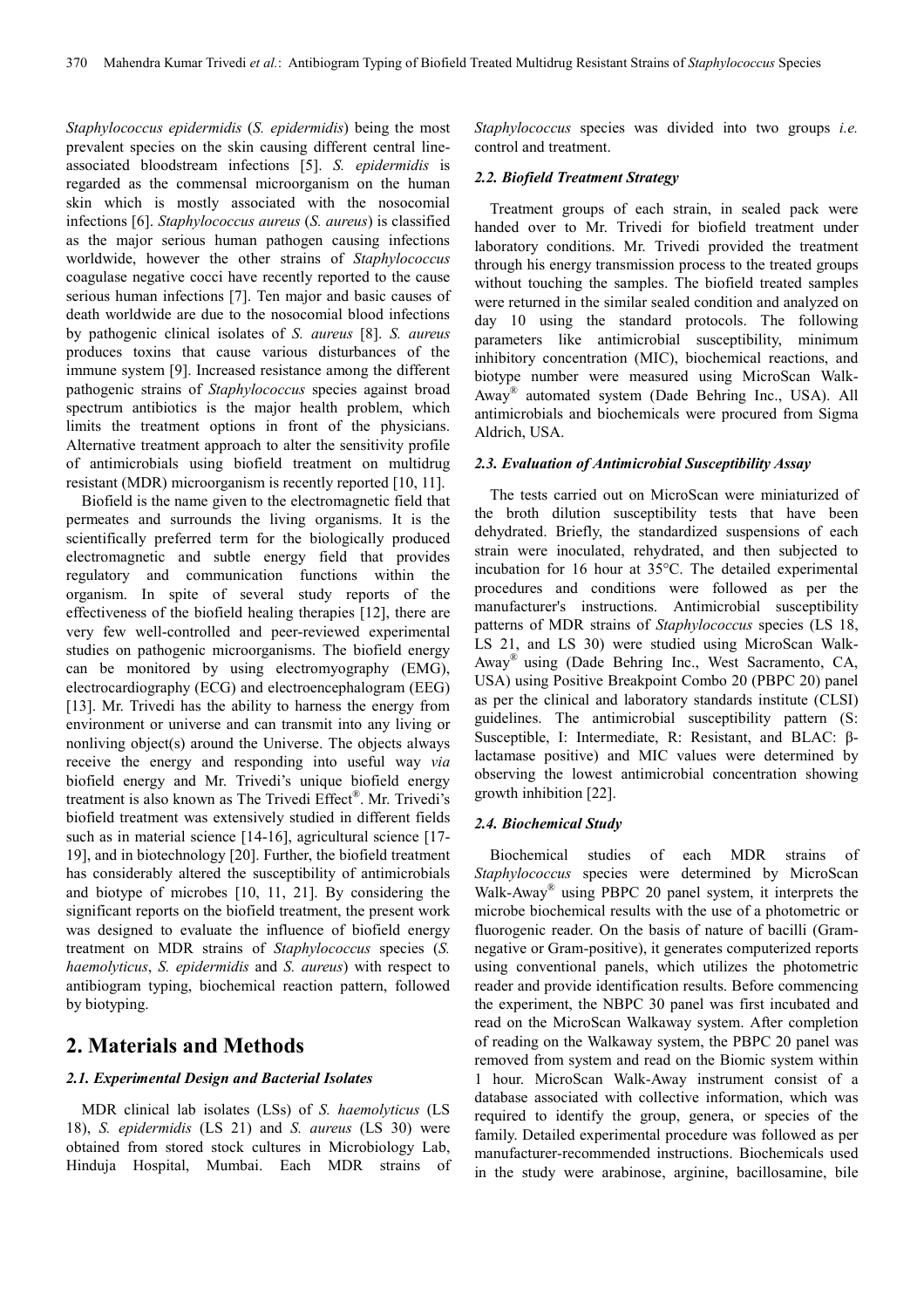esculin, β-lactamases, crystal violet, indoxyl phosphatase, inulin, acidification lactose, mannitol, mannose, micrococcus screen, sodium chloride, nitrate, novobiocin, optochin, pnitro phenyl β-D-glucuronide, p-nitro phenyl β-Dgalactopyranoside, phosphatase, pyruvate, pyrolidonyl arylamidase, raffinose, rambose, sorbitol, thymidine free growth, acidification trehalose, urea, and Voges-Proskauer [22].

#### *2.5. Identification by Biotype Number*

The biotype number of each MDR strains of *Staphylococcus* species in control and treated sample was determined followed by identification of microorganism by MicroScan Walk-Away<sup>®</sup> processed panel data report with the help of biochemical reaction data [22].

### **3. Results and Discussion**

#### *3.1. Antimicrobial Susceptibility Study*

Antimicrobial sensitivity pattern and MIC values of control and biofield treated MDR strains of *Staphylococcus* species are summarized in Table 1 and 2, respectively. Altered sensitivity of tested antimicrobials were observed on day 10 after biofield treatment, and compared with respect to the control. Antimicrobial sensitivity after biofield treatment in case of *S. haemolyticus* (LS 18) strain showed no change in twenty-seven tested antimicrobials with respect to the control. Erythromycin sensitivity was improved *i.e.* resistant to susceptible, while levofloxacin sensitivity was also improved from intermediate to susceptible in biofield treated *S. epidermidis* (LS 21). Now, erythromycin and levofloxacin are active against biofield treated *S. epidermidis*. Most of the isolates of *S. epidermidis* had been observed for multidrug resistant against penicillin, oxacillin, gentamycin, erythromycin, and doxycycline. Resistant pattern of most of the antimicrobials in control group is well supported with literature data [23]. Rest of the tested antimicrobials did not show any alteration in antimicrobial sensitivity in LS 18, LS 21 and LS 30. MIC results showed an alteration of 20.69% among twenty-nine tested antimicrobials. The MIC value of erythromycin after biofield treatment on *S. epidermidis* showed eight-fold decrease (*i.e.*  $>4$  to  $\leq 0.5$  µg/mL) in concentration required to inhibit the visible growth of microorganism with respect to the control. Ceftriaxone also showed four fold decrease in MIC value after biofield treatment in LS 21 with respect to control *i.e.* 32 to  $\leq 8$  $\mu$ g/mL. Imipenem (>8 to  $\leq$ 4  $\mu$ g/mL) and levofloxacin (4 to  $\leq$ 2 µg/mL) showed two-folds decrease in MIC value in biofield treated LS 21 as compared to control. Biofield treatment in *S. aureus* (LS 30) also showed two-fold decrease in MIC value in case of linezolid (>4 to  $\leq$ 2 µg/mL) and vancomycin (4 to  $\leq$ 2 µg/mL) as compared to respective control. Remaining antimicrobials did not show any alteration in MIC values in LS 21 and LS 30. *Staphylococcus haemolyticus* (LS 18) did not show any alteration with respect to antimicrobial susceptibility pattern and MIC value among tested antimicrobials (Table 2).

*Table 1. Effect of biofield treatment on multidrug resistant lab isolates of Staphylococcus spp. to antimicrobial susceptibility.*

| S. No. |                               | <b>LS 18</b> |              | <b>LS 21</b> |                | <b>LS 30</b> |              |  |  |
|--------|-------------------------------|--------------|--------------|--------------|----------------|--------------|--------------|--|--|
|        | Antimicrobial                 | $\mathbf C$  | T            | $\mathbf C$  | T              | $\mathbf C$  | T            |  |  |
| 1.     | Amoxicillin/k-clavulanate     | $\mathbb{R}$ | $\mathbf R$  | ${\bf R}$    | $\mathbf R$    | $\mathbb{R}$ | $\mathbf R$  |  |  |
| 2.     | Ampicillin/sulbactam          | $\mathbb{R}$ | $\mathbb{R}$ | $\mathbf R$  | $\overline{R}$ | $\mathbb{R}$ | $\mathbb{R}$ |  |  |
| 3.     | Ampicillin                    | <b>BLAC</b>  | <b>BLAC</b>  | <b>BLAC</b>  | <b>BLAC</b>    | <b>BLAC</b>  | <b>BLAC</b>  |  |  |
| 4.     | Azithromycin                  | R            | $\mathbb{R}$ | $\mathbb{R}$ | $\mathbb{R}$   | $\mathbb{R}$ | $\mathbb{R}$ |  |  |
| 5.     | Cefazolin                     | $\mathbb{R}$ | $\mathbf{R}$ | $\mathbf R$  | $\mathbb{R}$   | $\mathbb{R}$ | $\mathbb{R}$ |  |  |
| 6.     | Cefepime                      | R            | $\mathbb{R}$ | $\mathbb{R}$ | $\mathbb{R}$   | $\mathbb{R}$ | $\mathbb{R}$ |  |  |
| 7.     | Cefotaxime                    | $\mathbb{R}$ | $\mathbb{R}$ | $\mathbb{R}$ | $\mathbb{R}$   | $\mathbb{R}$ | $\mathbb{R}$ |  |  |
| 8.     | Ceftriaxone                   | R            | $\mathbb{R}$ | $\mathbb{R}$ | $\mathbb{R}$   | R            | R            |  |  |
| 9.     | Cephalothin                   | $\mathbb{R}$ | $\mathbf{R}$ | $\mathbf R$  | $\mathbb{R}$   | $\mathbb{R}$ | $\mathbb{R}$ |  |  |
| 10.    | Chloramphenicol               | S            | S            | S            | S              | $\mathbb{R}$ | R            |  |  |
| 11.    | Ciprofloxacin                 | $\mathbb{R}$ | $\mathbb{R}$ | $\mathbb{R}$ | R              | $\mathbb{R}$ | $\mathbb{R}$ |  |  |
| 12.    | Clindamycin                   | $\mathbb{R}$ | $\mathbb{R}$ | $\mathbb{R}$ | R              | $\mathbb{R}$ | $\mathbb{R}$ |  |  |
| 13.    | Erythromycin                  | $\mathbb{R}$ | $\mathbb{R}$ | $\mathbf R$  | S              | $\mathbb{R}$ | $\mathbb{R}$ |  |  |
| 14.    | Gatifloxacin                  |              |              | S            | S              | $\mathbb{R}$ | R            |  |  |
| 15.    | Gentamicin                    | $\mathbb{R}$ | $\mathbf{R}$ | $\mathbf R$  | $\mathbb{R}$   | $\mathbb R$  | $\mathbb{R}$ |  |  |
| 16.    | Imipenem                      | R            | $\mathbb{R}$ | $\mathbb{R}$ | $\mathbb{R}$   | $\mathbb{R}$ | $\mathbb{R}$ |  |  |
| 17.    | Levofloxacin                  | $\mathbb{R}$ | $\mathbf R$  | I            | $\mathbf S$    | $\mathbb{R}$ | $\mathbb{R}$ |  |  |
| 18.    | Linezolid                     | S            | S            | S            | $\mathbf S$    |              | S            |  |  |
| 19.    | Moxifloxacin                  | S            | S            | S            | S              | $\mathbb{R}$ | $\mathbb{R}$ |  |  |
| 20.    | Ofloxacin                     | $\mathbb{R}$ | $\mathbb R$  |              |                | $\mathbb R$  | $\mathbb{R}$ |  |  |
| 21.    | Oxacillin                     | $\mathbb{R}$ | $\mathbf{R}$ | $\mathbf{R}$ | $\mathbb{R}$   | $\mathbb{R}$ | $\mathbb{R}$ |  |  |
| 22.    | Penicillin                    | <b>BLAC</b>  | <b>BLAC</b>  | <b>BLAC</b>  | <b>BLAC</b>    | <b>BLAC</b>  | <b>BLAC</b>  |  |  |
| 23.    | Rifampin                      | $\mathbb{R}$ | $\mathbb{R}$ | $\mathbb{R}$ | $\mathbb{R}$   | $\mathbf R$  | $\mathbb{R}$ |  |  |
| 24.    | Synercid                      | S            | S            | S            | $\mathbf S$    | S            | S            |  |  |
| 25.    | Tetracycline                  | $\mathbf R$  | $\mathbf{R}$ | S            | S              | $\mathbf R$  | $\mathbb{R}$ |  |  |
| 26.    | Trimethoprim/sulfamethoxazole | $\mathbb R$  | $\mathbb{R}$ | $\mathbb{R}$ | $\mathbb{R}$   | $\mathbb{R}$ | R            |  |  |
| 27.    | Vancomycin                    | S            | S            | S            | S              | S            | S            |  |  |

C: Control; T: Treatment; LS: Lab Isolate; R: Resistant; I: Intermediate; S: Susceptible; LS 18: *S. haemolyticus*; LS 21: *S. epidermidis*; LS 30: *S. aureus*; BLAC: β-lactamase positive; -: Not tested.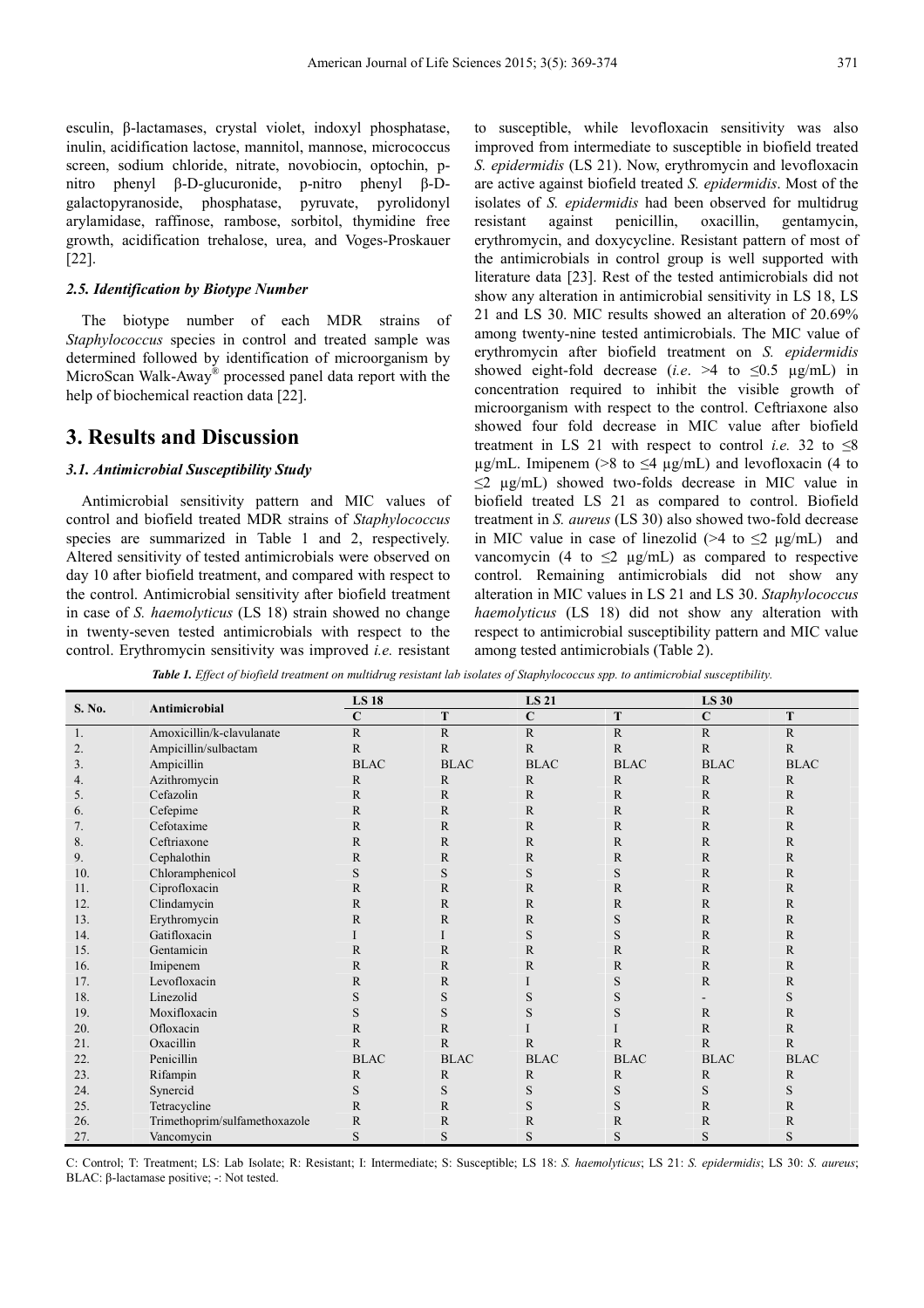| S. No. |                               | <b>LS 18</b>   |                | <b>LS 21</b>   |                |                | <b>LS 30</b> |  |
|--------|-------------------------------|----------------|----------------|----------------|----------------|----------------|--------------|--|
|        | Antimicrobial                 | $\mathbf C$    | T              | $\mathbf C$    | T              | $\overline{C}$ | T            |  |
| 1.     | Amoxicillin/k-clavulanate     | >4/2           | >4/2           | $\leq 4/2$     | $\leq 4/2$     | >4/2           | >4/2         |  |
| 2.     | Ampicillin/sulbactam          | 16/8           | 16/8           | $\leq 8/4$     | $\leq 8/4$     | 16/8           | 16/8         |  |
| 3.     | Ampicillin                    | >8             | >8             | 8              | 8              | >8             | >8           |  |
| 4.     | Azithromycin                  | >4             | >4             | >4             | >4             | >4             | >4           |  |
| 5.     | Cefazolin                     | $>16$          | $>16$          | $\leq\!\!8$    | $\leq 8$       | $>16$          | $>16$        |  |
| 6.     | Cefepime                      | $>16$          | $>16$          | $\leq 8$       | $\leq 8$       | $>16$          | $>16$        |  |
| 7.     | Cefotaxime                    | >32            | >32            | $\leq 8$       | $\leq 8$       | $>32$          | $>32$        |  |
| 8.     | Ceftriaxone                   | $>32$          | $>32$          | 32             | $\leq$ 8       | $>32$          | $>32$        |  |
| 9.     | Cephalothin                   | $>16$          | $>16$          | $\leq 8$       | $\leq 8$       | $>16$          | $>16$        |  |
| 10.    | Chloramphenicol               | $\leq 8$       | $\leq 8$       | $\leq 8$       | $\leq 8$       | $>16$          | $>16$        |  |
| 11.    | Ciprofloxacin                 | >2             | >2             | >2             | >2             | >2             | >2           |  |
| 12.    | Clindamycin                   | >2             | >2             | >2             | >2             | >2             | >2           |  |
| 13.    | Erythromycin                  | >4             | >4             | >4             | $\leq 0.5$     | >4             | >4           |  |
| 14.    | Gatifloxacin                  | $\overline{4}$ | $\overline{4}$ | $\leq$ 2       | $\leq$ 2       | >4             | >4           |  |
| 15.    | Gentamicin                    | >8             | >8             | >8             | >8             | >8             | >8           |  |
| 16.    | Imipenem                      | >8             | >8             | >8             | $\leq4$        | >8             | >8           |  |
| 17.    | Levofloxacin                  | >4             | >4             | $\overline{4}$ | $\leq$ 2       | >4             | >4           |  |
| 18.    | Linezolid                     | $\leq$ 2       | $\leq$ 2       | $\leq$ 2       | $\leq$ 2       | >4             | $\leq$ 2     |  |
| 19.    | Moxifloxacin                  | $\leq$ 2       | $\leq$ 2       | $\leq$ 2       | $\leq$ 2       | >4             | >4           |  |
| 20.    | Nitrofurantoin                | $\leq$ 32      | $\leq 32$      | $\leq$ 32      | $\leq$ 32      | $\leq$ 32      | $\leq$ 32    |  |
| 21.    | Norfloxacin                   | >8             | >8             | >8             | >8             | >8             | >8           |  |
| 22.    | Ofloxacin                     | >4             | >4             | $\overline{4}$ | $\overline{4}$ | >4             | >4           |  |
| 23.    | Oxacillin                     | >2             | >2             | >2             | >2             | >2             | >2           |  |
| 24.    | Penicillin                    | >8             | >8             | 8              | 8              | >8             | >8           |  |
| 25.    | Rifampin                      | >2             | >2             | >2             | >2             | >2             | >2           |  |
| 26.    | Synercid                      | ${\leq}1$      | $\leq$ 1       | $\leq$ 1       | $\leq$ 1       | $\leq$ 1       | $\leq1$      |  |
| 27.    | Tetracycline                  | >8             | >8             | $\leq 4$       | $\leq 4$       | >8             | >8           |  |
| 28.    | Trimethoprim/sulfamethoxazole | >2/38          | >2/38          | >2/38          | >2/38          | >2/38          | >2/38        |  |
| 29.    | Vancomycin                    | $\leq$ 2       | $\leq$ 2       | $\leq$ 2       | $\leq$ 2       | 4              | $\leq$ 2     |  |

*Table 2. Minimum inhibitory concentration (MIC) of tested antimicrobials for multidrug resistant lab isolates of Staphylococcus spp.* 

MIC values are presented in µg/mL; C: Control; T: Treatment; LS: Lab Isolate; LS 18: *S. haemolyticus*; LS 21: *S. epidermidis*; LS 30: *S. aureus*.

#### *3.2. Identification by Biochemical and Biotype Number Study*

Biochemical study results of control and biofield treated strains of *Staphylococcus* species are summarized in Table 3 and Table 4. Results showed that overall 25% change in tested biochemical reactions among three tested MDR strains of *Staphylococcus* species as compared to respective control. Rambose changed from (+) positive to (-) negative reaction with respect to control in *S. haemolyticus* (LS 18). However, biochemicals such as acidification lactose, glycosidase, urea, and Voges-Proskauer changed from  $(-)$  negative to  $(+)$ positive reaction in LS 18 as compared to control. Only one biochemical *i.e.* Voges-Proskauer showed (-) negative to (+) positive reaction in *S. epidermidis* (LS 21) as compared to control. Basic characteristics of *S. aureus* are colony pigment, free coagulase, clumping factor, protein A, heatstable nuclease, and acid production from mannitol. Crystal violet is the characteristic positive feature of *S. aureus*, but after biofield treatment in *S. aureus* (LS 30), it was changed from (+) positive to (-) negative reaction. Novobiocin changed from (+) positive to (-) negative reaction in LS 30 with respect to control. Rest of the biochemical reactions did not show any alteration after biofield treatment.

Biochemical reactions of control MDR strains of *Staphylococcus* species were well supported with literature data [28, 29]. Based on the biochemical results, significant alteration in biotype number was observed in all three strains *i.e.* LS 18, LS 21, and LS 30 as compared to respective control. Biofield treatment in LS 18 showed an alteration in biotype number (306366) with the identification of new organism as *Staphylococcus simulans* on day 10 with respect to control (302302) (Table 4). Control group of *S. epidermidis* (LS 21) and *S. aureus* (LS 30) strains showed biotype number as 303064 and 757153 respectively. After biofield treatment LS 21 and LS 30 showed altered biotype number as 307064 and 317153 respectively (Table 4). Biofield treatment was recently used on pathogenic microbes to alter the biotype number on the basis of changed biochemical reactions [11, 21].

Biofield energy treatment as an alternate and complementary medicine, now included in subcategory of energy therapies by National Center for Complementary and Alternative Medicine/National Institute of Health (NCCAM/NIH) [30]. Mr. Trivedi's biofield treatment on pathogenic microbes was extensively studied and observed for alteration in the antimicrobial sensitivity pattern, biochemical reactions, and biotype number [10, 11]. Biofield treatment might involve alteration at genetic level and/or enzymatic level, which could hamper the drug ligandreceptor/protein interactions. Hence, a cascade of intracellular signals may be initiated, accelerated or inhibited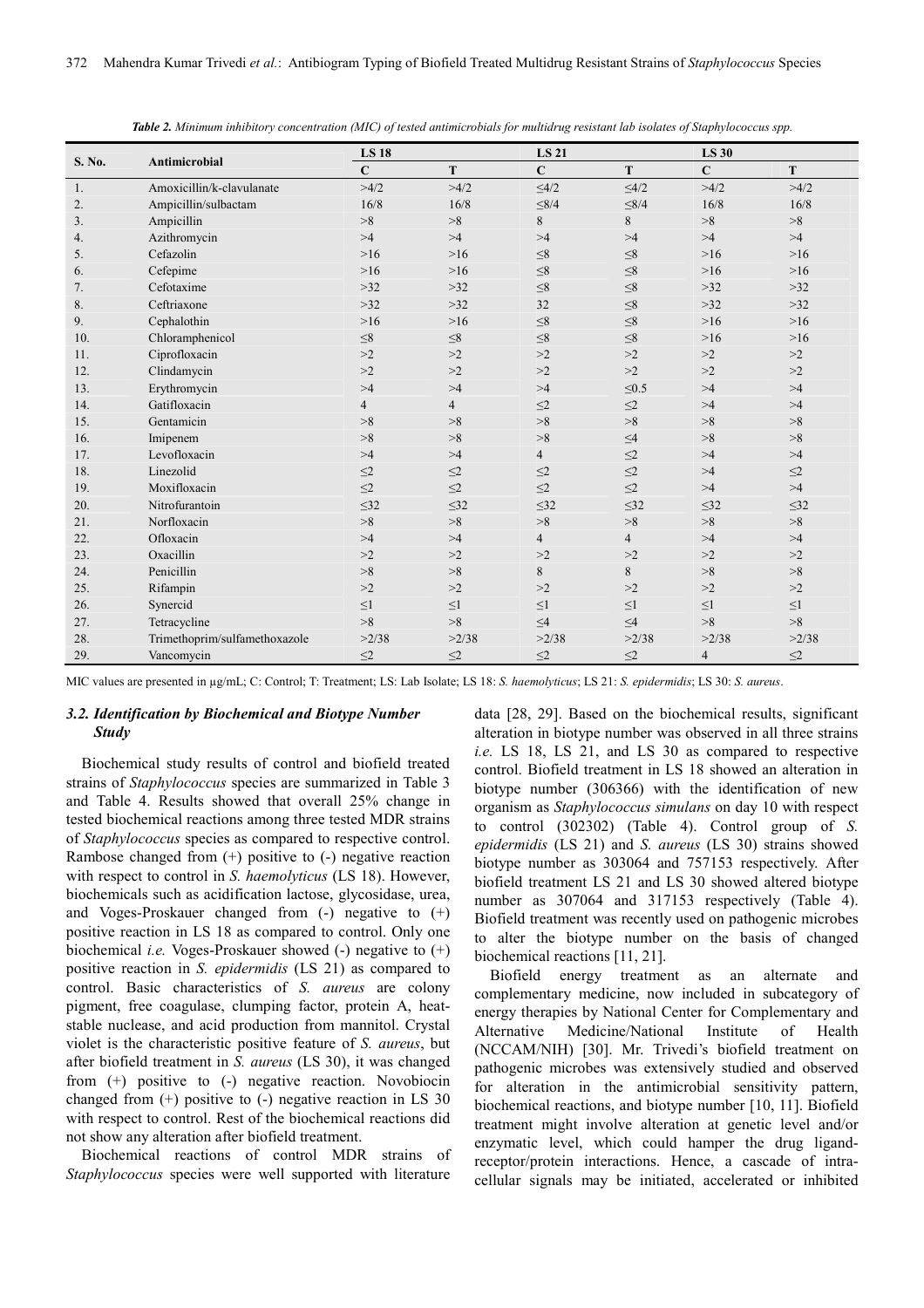[31]. The overall study data showed that, biofield treatment on MDR strains of *Staphylococcus* species improved the sensitivity pattern and decrease in MIC value of 20.69% tested antimicrobial, alter biochemical reactions, and biotype number.

|  |  |  |  |  |  |  |  |  |  |  | Table 3. Effect of biofield treatment on multidrug resistant lab isolates of Staphylococcus spp.to the vital processes occurring in living organisms. |  |
|--|--|--|--|--|--|--|--|--|--|--|-------------------------------------------------------------------------------------------------------------------------------------------------------|--|
|--|--|--|--|--|--|--|--|--|--|--|-------------------------------------------------------------------------------------------------------------------------------------------------------|--|

| S. No. | Code        |                         | <b>LS 18</b>   |                          | <b>LS 21</b> |                |             | <b>LS 30</b>       |  |
|--------|-------------|-------------------------|----------------|--------------------------|--------------|----------------|-------------|--------------------|--|
|        |             | <b>Biochemical</b>      | $\mathbf C$    | T                        | $\mathbf C$  | T              | $\mathbf C$ | T                  |  |
| 1.     | <b>ARA</b>  | Arabinose               | $\blacksquare$ | $\overline{\phantom{a}}$ | Ξ.           | $\overline{a}$ | $\sim$      |                    |  |
| 2.     | <b>ARG</b>  | Arginine                | $^{+}$         | $^{+}$                   |              |                | $^{+}$      | $^{+}$             |  |
| 3.     | <b>BAC</b>  | Bacillosamine           | $^{+}$         | $^{+}$                   | $^{+}$       | $+$            | $^{+}$      |                    |  |
| 4.     | <b>BE</b>   | Bile esculin            |                | $\blacksquare$           |              |                |             |                    |  |
| 5.     | <b>BL</b>   | <b>B-lactamases</b>     | $^{+}$         | $+$                      | $^{+}$       | $+$            | $^{+}$      | $^{+}$             |  |
| 6.     | <b>CV</b>   | Crystal violet          |                | $\overline{\phantom{a}}$ |              |                | $^{+}$      |                    |  |
| 7.     | <b>IDX</b>  | Indoxyl phosphatase     |                |                          |              |                | $^{+}$      | $\hspace{0.1mm} +$ |  |
| 8.     | <b>INU</b>  | Inulin                  |                |                          |              |                |             |                    |  |
| 9.     | <b>LAC</b>  | Acidification lactose   |                | $^{+}$                   | $^{+}$       | $+$            |             |                    |  |
| 10.    | <b>MAN</b>  | Mannitol                |                |                          |              |                | $^{+}$      |                    |  |
| 11.    | <b>MNS</b>  | Mannose                 |                |                          |              |                | $^{+}$      | $^{+}$             |  |
| 12.    | <b>MS</b>   | Micrococcus screen      | $^{+}$         | $^{+}$                   | $^{+}$       | $^{+}$         | $^{+}$      |                    |  |
| 13.    | <b>NACL</b> | Sodium chloride         | $^{+}$         | $+$                      | $^{+}$       | $+$            | $^{+}$      | $^{+}$             |  |
| 14.    | <b>NIT</b>  | Nitrate                 | $^{+}$         | $+$                      | $^{+}$       | $^{+}$         | $^{+}$      | $^{+}$             |  |
| 15.    | <b>NOV</b>  | Novobiocin              |                |                          |              |                | $^{+}$      |                    |  |
| 16.    | OPT         | Optochin                | $^{+}$         | $^{+}$                   | $^{+}$       | $^{+}$         | $^{+}$      | $^{+}$             |  |
| 17.    | <b>PGR</b>  | Glycosidase*            |                |                          |              |                |             |                    |  |
| 18.    | PGT         | Glycosidase#            |                | $^{+}$                   | $^{+}$       |                | $^{+}$      | $^{+}$             |  |
| 19.    | PHO         | Phosphatase             |                |                          | $^{+}$       | $^{+}$         | $^{+}$      | $^{+}$             |  |
| 20.    | <b>PRV</b>  | Pyruvate                |                |                          |              |                |             |                    |  |
| 21.    | <b>PYR</b>  | Pyrolidonyl arylamidase | $^{+}$         | $^{+}$                   |              |                |             |                    |  |
| 22.    | <b>RAF</b>  | Raffinose               |                |                          |              |                |             |                    |  |
| 23.    | <b>RBS</b>  | Rambose                 | $^{+}$         |                          |              |                |             |                    |  |
| 24.    | <b>SOR</b>  | Sorbitol                |                |                          |              |                |             |                    |  |
| 25.    | <b>TFG</b>  | Thymidine free growth   | $^{+}$         | $^{+}$                   | $^{+}$       | $+$            | $^{+}$      | $^{+}$             |  |
| 26.    | <b>TRE</b>  | Acidification trehalose | $^{+}$         | $^{+}$                   |              |                | $^{+}$      |                    |  |
| 27.    | <b>URE</b>  | Urea                    |                | $^{+}$                   | $^{+}$       |                |             |                    |  |
| 28.    | <b>VP</b>   | Voges-Proskauer         |                | $^{+}$                   |              | $^{+}$         | $^{+}$      | $^{+}$             |  |

C: Control; T: Treatment; LS: Lab Isolate; LS 18: *S. haemolyticus*; LS 21: *S. epidermidis*; LS 30: *S. aureus*; -: negative; +: positive; \*PGR: p-nitro phenyl β-Dglucuronide; #PGT: p-nitro phenyl β-D-galactopyranoside.

*Table 4. Effect of biofield treatment on multidrug resistant lab isolates of Staphylococcus spp.to distinguishing feature of the genotype.* 

| <b>Isolate</b> | Group         | <b>Biotype Number</b> | <b>Organism Identification</b> |
|----------------|---------------|-----------------------|--------------------------------|
| LS 18          |               | 302302                | Staphylococcus haemolyticus    |
|                |               | 306366                | Staphylococcus simulans        |
| <b>LS 21</b>   | $\mathcal{C}$ | 303064                | Staphylococcus epidermidis     |
|                |               | 307064                | Staphylococcus epidermidis     |
| LS 30          | $\mathcal{C}$ | 757153                | Staphylococcus aureus          |
|                |               | 317153                | Staphylococcus aureus          |

C: Control; T: Treatment; LS: Lab Isolate; LS 18: *S. haemolyticus*; LS 21: *S. epidermidis*; LS 30: *S. aureus*

# **4. Conclusions**

Overall results suggested the impact of biofield treatment on *Staphylococcus* species. Antimicrobial sensitivity results in improved sensitivity pattern of erythromycin, with eightfold decrease in MIC value (*i.e.* >4 to  $\leq 0.5$  µg/mL), while, levofloxacin was also reported with improved sensitivity pattern with improved MIC value (4 to  $\leq$ 2 µg/mL) in biofield treated *S. epidermidis*. Biofield treatment on *Staphylococcus* species showed altered effect on 25% tested biochemicals and biotype numbers. A significant change in biotype number (306366) on the basis of altered biochemical reactions as compared to control (302302). Altered biotype number results in identification of new organism as *Staphylococcus simulans* with respect to control species as *S. haemolyticus* in LS 18 after biofield treatment. Based on the results, Mr. Trivedi's biofield energy treatment could be applied to improve the sensitivity pattern of antimicrobials, against multidrug resistance strains of *Staphylococcus* species.

### **Acknowledgements**

The authors would like to acknowledge the whole team of PD Hinduja National Hospital and MRC, Mumbai, Microbiology Lab for their support. The generous support of Trivedi Science™, Trivedi Master Wellness™ and Trivedi Testimonials is gratefully acknowledged.

# **References**

- [1] Heilmann C, Peters G (2000) Biology and pathogenicity of *Staphylococcus epidermidis*. Gram-positive pathogens ASM Press, Washington, D. C.
- [2] Koneman EW, Allen SD, Janda WM, Schreckenberger PC, Winn Jr (1997) Color atlas and textbook of diagnostic microbiology. (5thedn), Lippincott, Philadelphia.